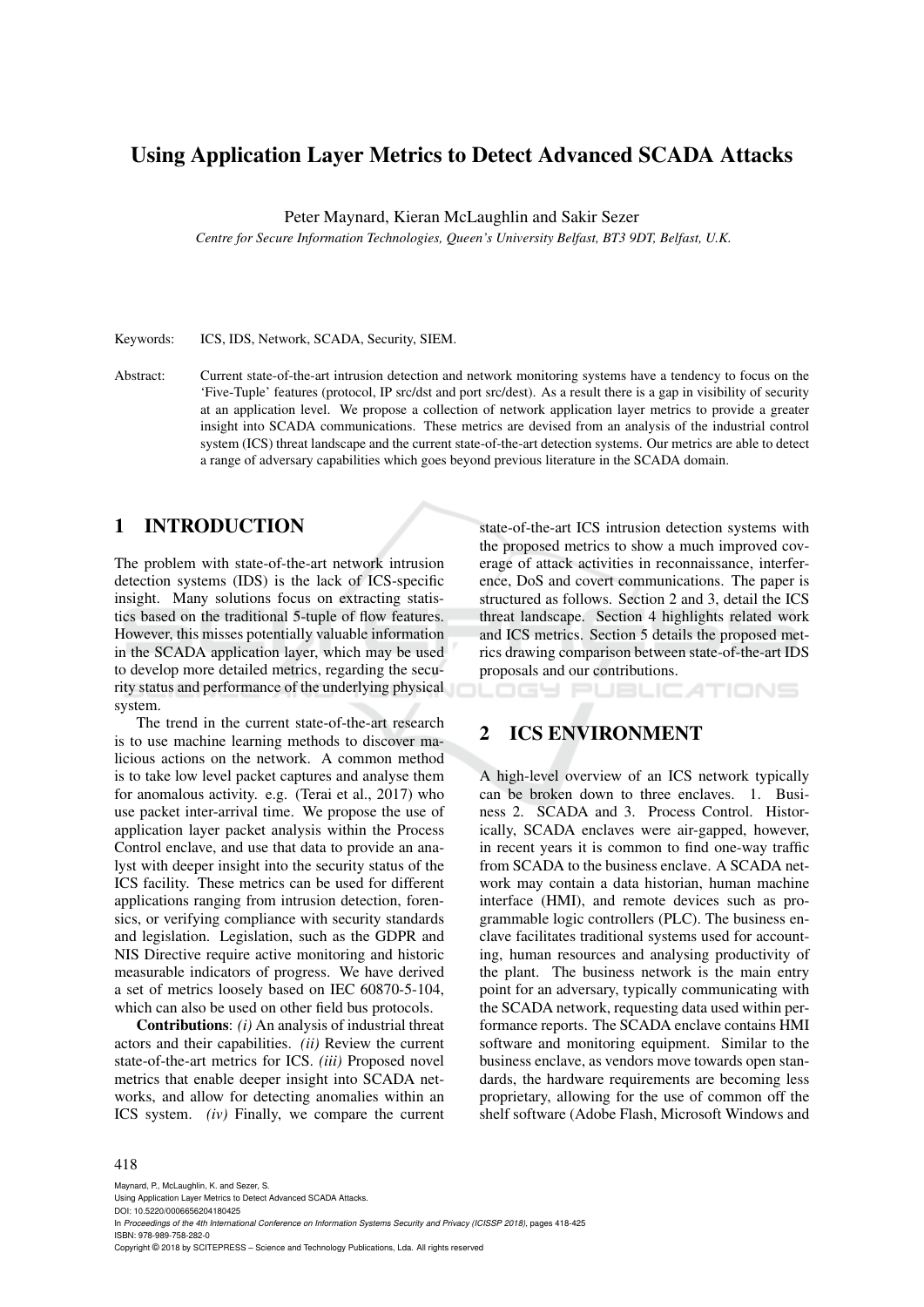

Figure 1: High-level view of an ICS network.

\*Unix). The SCADA enclave communicates with the process control enclave, issuing commands and receiving state information from the physical systems.

The process control enclave contains devices that communicate using specialised field bus protocols i.e. IEC104, Modbus-TCP, DNP-3 etc. The process control enclave can potentially span a large physical area. On the other hand, this physically large enclave is often not segregated, and is configured as a single flat LAN. Such networks range from on-premises, to remote locations such as autonomous substations. This is a mission critical network which is sensitive to latency. For example, if this were an electrical substation there may be various meters providing power readings that are collected by an RTU or IED and transmitted up to the SCADA network. Alternatively, an operator might need to issue a command to shut down a system, which needs to be completed in a timely and reliable manor.

Figure 1 shows the high-level of separation and relationships between the four enclaves. This segmentation works well with (Shostack, 2014) suggestion of using 'Trust Boundaries' to identify where a risk may initiate. Once the SCADA encalve has been breached, any data received from the process control enclave can not be trusted. This paper focuses on the communications between the SCADA and Process control enclave because of the restricted types of protocols which should be seen between these networks. The aim is to enable detection of malicious events affecting the most critical systems as a priority to counter system risks.

## 3 INDUSTRIAL THREAT MODEL

Typical threat modelling processes are asset/softwarecentric. While this provides valuable insight into attack paths and vulnerabilities within software, it fails to highlight possible methods to detect network intrusions. ICS networks are well understood, but the lack of information about the threat actors limits develop-

ment of defence systems. As such, the authors propose to perform an adversary/attack-centric approach to modelling potential threats. The aim is to better align detection metrics at the application layer with the characteristics of realistic threats to the process network.

Without understanding adversaries' capabilities, it will be difficult to know where to place active defences such as network security monitoring. This section will deconstruct and model known adversaries of industrial systems in order to highlight possible types of attacks. NIST SP-800-82 (Stouffer et al., 2015) defined four primary adversary actors as Individual, Group, Organisation, Nation-State. Each of these have their own characteristics and capabilities. Stouffer's work aligns well with (Robinson, 2013), which performed a comprehensive analysis of the SCADA threat landscape. The proposed approach therefore begins by aligning adversaries with attacks identified from the state-of-the-art detection literature. Table 1 shows different attack capabilities which can be performed by each threat actor. Depending on a perceived threat model (e.g., a high risk of being attacked by a group or organisation), defences can be prepared against certain types of attacks.

Different classes of adversaries are now briefly defined. An individual is a single person working alone. Insiders which can range from on-site employees, remote contractors or partner companies. The scope of damage which these individuals could cause depends on their level of privilege within the system. The likely person could be a disgruntled employee or script kiddie. Types of attacks from individuals can range from port and device scanning to insider compromise resulting in significant damage.

A group is one or more persons working together. The amount of technical and domain knowledge is potentially moderate to high. Groups can fall into two categories, ad-hoc and established. An ad-hoc group is likely to be performing basic incoherent attacks. An established group would have more resources to attract individuals with domain expertise. Their motivation would likely be political and fall into the 'Hacktivist' definition. Types of attacks which might be performed are spear-phising, custom malware and noisy reconnaissance.

Organisations, not unlike groups, consist of more than one person, but have more domain knowledge and technical abilities. They may be industrial competitors, suppliers, partners, or customers. Their intention may be corporate espionage or financial gain, an organisation would be able to perform advanced reconnaissance as well as targeted malware for well known devices. Nation-states have similar features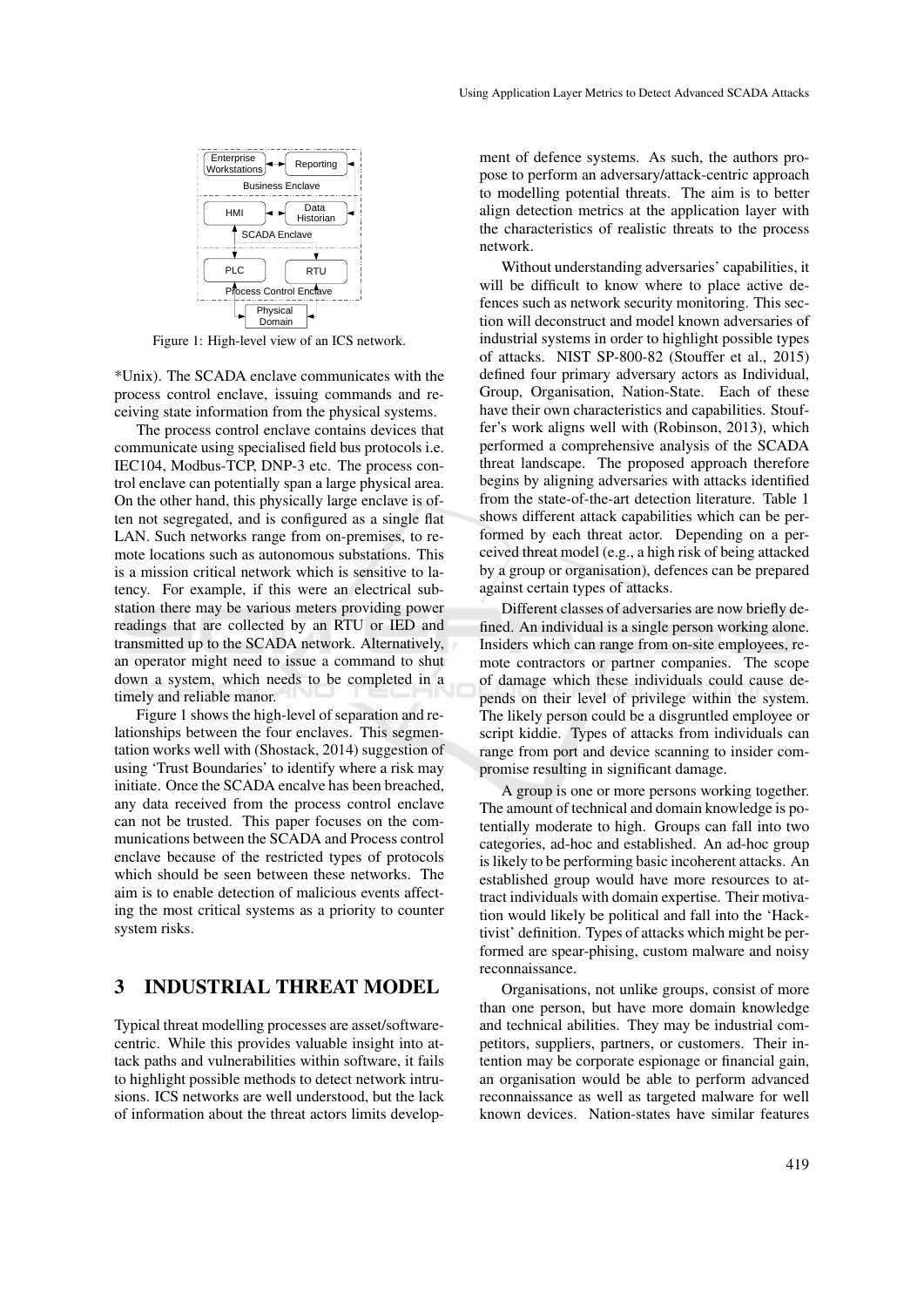| <b>Attack Stages</b>             | ndividua       |  |  | Nation-State |  |  |
|----------------------------------|----------------|--|--|--------------|--|--|
|                                  | Reconnaissance |  |  |              |  |  |
| Network Scan                     |                |  |  |              |  |  |
| Device/Protocol Scan             |                |  |  |              |  |  |
| <b>Report Server Information</b> |                |  |  |              |  |  |
| Read Device Identification       |                |  |  |              |  |  |
| <b>Interference</b>              |                |  |  |              |  |  |
| <b>Command Replay</b>            |                |  |  |              |  |  |
| Command Injection                |                |  |  |              |  |  |
| <b>Unauthorised Write</b>        |                |  |  |              |  |  |
| <b>Unauthorised Read</b>         |                |  |  |              |  |  |
| Clear Counter/Diagnostic         |                |  |  |              |  |  |
| Registers                        |                |  |  |              |  |  |
| Rouge Device                     |                |  |  |              |  |  |
| <b>Firmware Tampering</b>        |                |  |  |              |  |  |
| <b>Denial of Service</b>         |                |  |  |              |  |  |
| TCP/UDP Spam                     |                |  |  |              |  |  |
| <b>Remote Restart</b>            |                |  |  |              |  |  |
| Force PLC into Listen            |                |  |  |              |  |  |
| Mode                             |                |  |  |              |  |  |
|                                  | Covert         |  |  |              |  |  |
| Covert Comms.                    |                |  |  |              |  |  |
| <b>Stealthy Deception Attack</b> |                |  |  |              |  |  |
| Malicious Firmware               |                |  |  |              |  |  |
|                                  |                |  |  |              |  |  |

Table 1: Comparison of actors and capabilities.

to the organisation threat actor, but have considerably more capabilities than the others. A nation-state's intentions may be espionage and warfare. Typically, they would use advanced methods such as the attacks detailed by (Kleinmann et al., 2017), in which they propose a stealthy attack on a SCADA system that is protocol and process aware. A nation-state might use covert channels within the SCADA enclave, such as the one proposed by (Lemay et al., 2016), used for command and control. Examples of such nation-state attacks are the Ukrainian power outages of 2015/16, and the Stuxnet malware.

#### 4 RELATED WORK ON METRICS

Measurements provide a single-point-in-time view of specific, discrete factors, while metrics are derived by comparing a baseline to two or more measurements over time. Measurements are made by counting, metrics are made from analysis. Another way of thinking is that measurements are objective raw data and metrics are either objective or subjective human interpretations of those data (Payne, 2006). A metric should communicate useful information and be consistent and cheap to produce. For a metric to be used in further analysis it should be quantifiable, repeatable and specific to the context where it is applied.

(Rathbun and Homsher, 2009) (Pendleton et al., 2016) reviewed the current state-of-the-art security metrics, which can be broken down into four categories: *1)* Attack; 2) System Vulnerabilities; 3) Situational; and, 4) Defences. They discuss the use of intrusion detection metrics with a focus on the effectiveness of an IDS. This can be used to compare detection systems. For actual attack measurements, they focus on zeroday vulnerabilities which provides a measurement of the attack consequences in retrospect. They propose measurements which allow for monitoring a botnet's applicability and how resourced it is, which can be used in developing and deploying mitigation strategies e.g. sink holes. (Zhang et al., 2016) have modelled network diversity as a security metric to evaluate network robustness against zero-day vulnerabilities. They measured the number of distinct resources within the network such as hosts, and host connectivity, resources and any similarities. They designed a probabilistic model which identifies a path of least resistance to compromise an asset.

Building on these concepts, the following sections present and analyse existing work on the development of metrics specific to ICS, focusing on three main areas: 1) generic network metrics i.e. packet timing/length; 2) Physical metrics using data from the physical domain; and 3) the SCADA application layer as a source for deriving indicators of compromise.

# 4.1 Generic Network Metrics

(Terai et al., 2017), propose the use of Support Vector Machines (SVM) to identify attacks on an ICS network. However the SVM was trained on generic network traffic and would thus be unable to detect specific intrusions like SCADA based covert communication channels, which disguise command and control (C2) within genuine ICS traffic. (Rudman and Irwin, 2016) developed a framework to automatically identify network indicators of compromise (IOC) from packet captures. By running the Dridex malware in a dynamic sandbox they identified basic high-level IOCs such as IP address ranges of control server and frequently used protocols and ports. This is valuable data which can be used to analyse the behaviour of specific malware variants. However, it fails to generate any ICS specific IOCs.

(Wang et al., 2014), propose that by modelling network connectivity along with policies and configurations of a host, they can predict the number of zeroday compromises needed to disrupt a critical asset. The higher the number, the less likely the asset is to be compromised. The model depends on the existence of network connectivity which is not always available.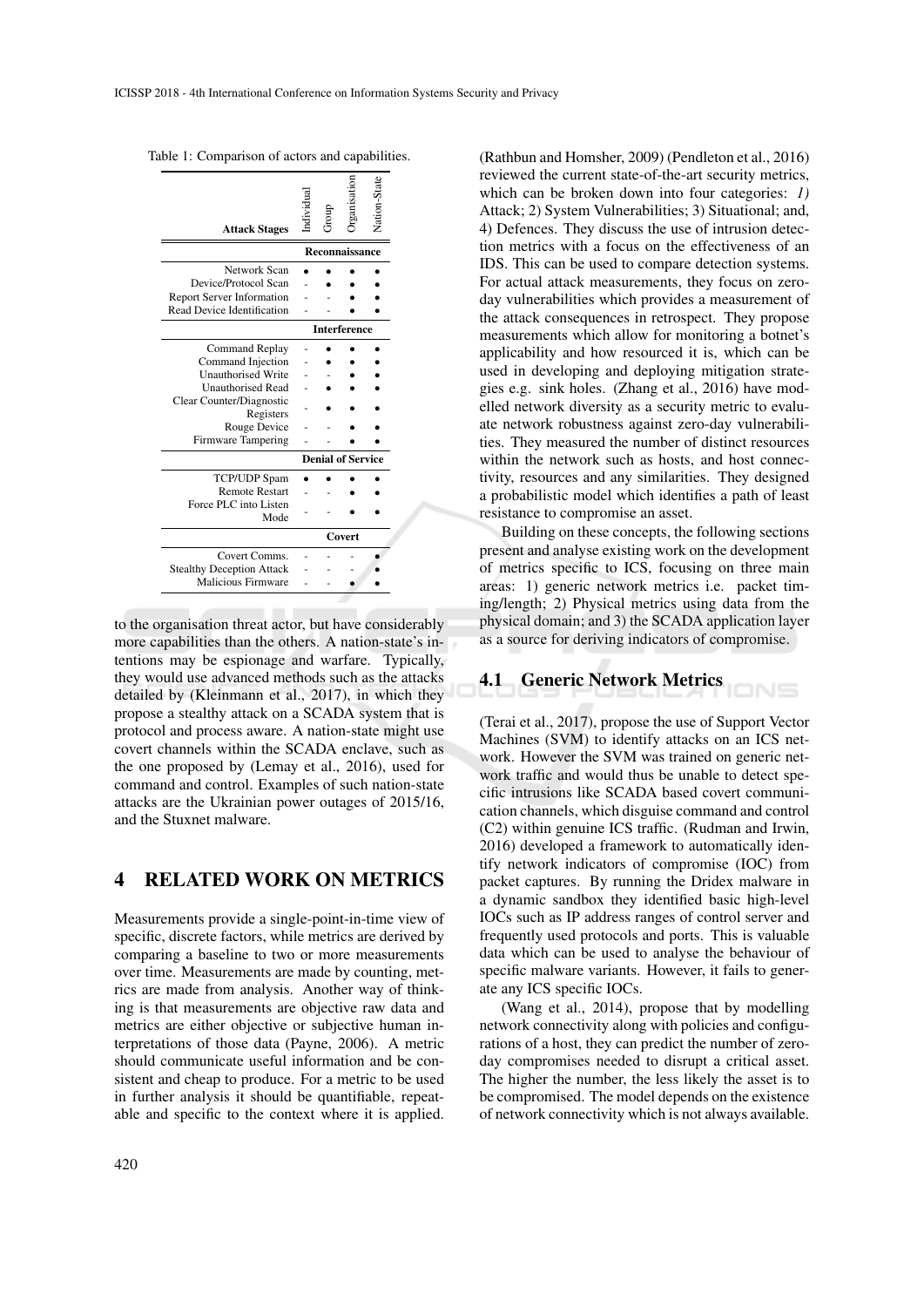(Lemaire et al., 2017) have used machine reasoning to identify vulnerabilities in an industrial system based on NIST and ICS-CERT. They use the Systems Modelling Language (SysML) to model the system and perform an analysis. With this design, they are limited by the vulnerability database which is a) based on known exploits and b) manually updated, which can cause delays in detection.

(Zhang et al., 2015) have expanded on the model of 'mean-time-to-compromise' (MTTC), used to estimate the time it takes for an adversary to compromise an asset. Using Bayesian network attack graphs, Zhang et.al are able to identify potential attack steps and quantify various attack scenarios. The first attack graph is used to determine the probabilities of successful exploitation of a vulnerability in the SCADA enclave to gain root access. This is calculated by considering the ratio of exploits via CVE/CVSS scores. The second is used to evaluate the probability of successful compromise of the communication links between the SCADA and process enclaves. They decompose a man-in-the-middle (MITM) attack and counter-measures are included within the model.

(Vasilomanolakis et al., 2016) developed a honeypot that emulates an ICS system, whereby they are able to generate IDS rules automatically from the results. They have emulated a range of ICS processes, and able to detect different classes of attacks: Single-Protocol Level Detection (SPLD); Multi-Stage Level Detection (MSLD); and Payload Level Detection (PLD). However, they are restricted by collection biases, because the types of attacks that honeypots typically detect are automated scanning of well known attacks.

#### 4.2 Physical Metrics

(Urbina et al., 2016), model the physical state of the system and compare the predicted values to actual readings. The attacks they can detect are MITM-type scenarios where the adversary is sending false sensor data to the PLC. As they noted this is a noisy approach and easily detectable. They propose a sophisticated stealthy attack, in which they monitor a specific value within the system and track it for changes. They proposed a stateful and stateless method to detect changes of the physical system to determine if an attack had occurred. (Luchs and Doerr, 2017) proposed IDS monitoring in remote field devices, with the intention to gain more visibility into the process control enclave. They proposed additional monitoring vectors such as acoustic levels, to identify complex attacks such as Stuxnet. Luchs and Doerr monitored the status of field devices independently from

the HMI/PLC readings allowing for additional validation. This was used to confirm whether the device is operating within the manufacture's specification, which is another vector for detecting anomalous activity. While the proposed IDS does provide superior insights into the process control enclave over traditional vectors, it would be unlikely to be adopted by ICS operators in its current state, due to the complexity of deployment. This is unlike traditional network IDS, which can be quickly deployed and integrated with existing systems with out bespoke configuration.

#### 4.3 SCADA Metrics

(Almalawi et al., 2016), have proposed a novel datadriven clustering approach, based on the contents of SCADA protocols. They are able to identify a set of working states which represent the SCADA system. From there, it is possible to cluster the states into normal and abnormal. The states are derived from data extracted from the Modbus-TCP protocol, i.e: a) water flow pressure, demand and level; b) Command value status and setting; and c) Pump status and speed. A MITM attack was simulated and false water readings were reported, which would cause the tanks to empty. Traffic is legitimate Modbus-TCP so no alerts are generated. A possible solution to detect this would be to monitor all the tanks and their respective water levels, instead of individually.

(Gonzalez and Papa, 2007), developed a system to passively monitor Modbus-TCP communications and extract data relating to RTUs, e.g. device status and network topology. They developed three components: 1) Network Scanner; 2) Transaction Checker consisting of: pairs that match sets of messages which are passed on to the 3) Incremental network mapper, which maintains a dynamic data structure storing the network topology and device status information. (Nivethan and Papa, 2016), reviewed open source firewalls with regards to industrial control usage. They choose to use iptables due to its ability to perform application layer inspection. They identified some Modbus-TCP fields for use in their experiments, primarily focusing on the function code and the data field. They were able to prevent the following attacks and enumeration known to work on the ModBus-TCP protocol: a) Unauthorised Write; b) Unauthorised Read; c) Clear counters and diagnostic registers; d) Remote restart; e) Force PLC into listen-only mode; f) Report Server information; and g) Read device identification. This is a typical prevention mechanism which needs to be placed between the PLC and the HMI, so it would only be put into production if it is absolutely certain the blocked ac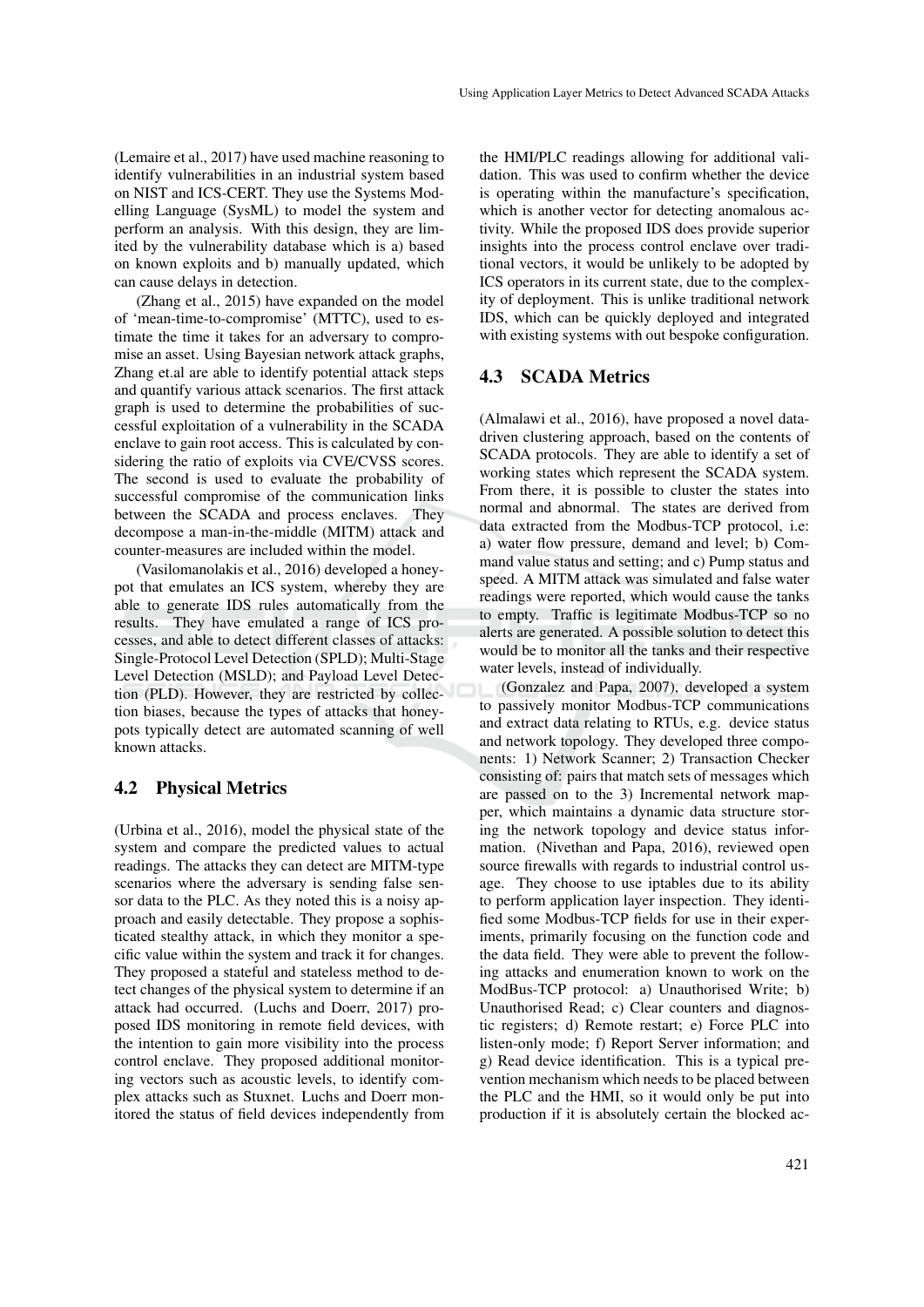tions will not be needed in an emergency. Rather than filtering traffic which meets the criteria, real system operators are more likely to log the data for future analysis.

(Jardine et al., 2016), built a non-invasive IDS, which focuses on the legacy Siemens S7 protocol. They extract data from packet captures, such as read, write and logic code downloads. Additional traffic such as TCP/ARP/UDP are classed as 'Other'. They are able to identify intrusions using the following heuristics: a) Quantity; b) Temporal; c) IP (Communication between the PLC and others); and d) PLC Logic code download. A baseline was built on a network capture of a few hours, features are then verified by a domain expert. Their system is limited to one PLC per instance of the IDS, which needs to be configured to that specific PLC. (Hadziosmanovic et al., 2012), performed an analysis of network and host-based data to determine what is viable for use in detecting network anomalies. They focused on the results of the network analysis and analysed the application payload along with basic TCP/IP features. They mapped common communication patterns of an ICS network by extracting TCP flows and performing a coarse payload analysis. This was followed by extracting activity patterns for each device and protocol. As with other related work they used 5-tuple and Modbus function code. We have chosen six proposed systems discussed above to perform an analysis of our proposed metrics. They were chosen to specifically cover the three categories, generic network, physical, and SCADA specific. They are all able to detect their targeted threat, yet not one is able to detect the full range of threats.

# 5 NETWORK BASED METRICS FOR ICS PROTOCOLS

This section will discuss the use of advanced application layer metrics and how they are able to identify anomalies within both SCADA and process control enclaves. Section 4 highlighted common forms of network metrics that are able to detect IT related attacks. Many metrics do not consider the communication context. Focusing only on basic network characteristics, 5-tuple, offers less insight into the process of the underlying system and its security status. An advanced adversary (e.g. with high skill, resources, and domain knowledge) when infiltrating a network will attempt to conceal their actions. A common method is to disguise their communications to appear as if they are normal operation. With generic network metrics, this would not be detected. To address these shortcomings, a range of metrics will now be presented that take the communication context into account.

Table 2 contains the proposed network metrics for use in SCADA and process control enclaves. The metrics are broken down into three columns. *Metric*: this is a short hand for the specific measurement which is used as a reference to the issue. *Metric Computation*: is the formula used to the measure the specific metric. *Purpose*: this provides a concise description of the types of threats the metric could indicate. Not included in the table is direction of the traffic; either from the supervisory enclave or to the process control. It is possible to measure in a single direction or both. Enforcing this can identify breach of the trust boundaries.

#### 5.1 Comparison of Proposed Metrics

Table 3 compares the current state-of-the-art detection methods against the proposed metrics. The comparison is subdivided into four groupings: A) a single metric; B) two metrics; C) three metrics; and D) four or more metrics. Each grouping inherits the previous grouping, thus allowing for a more comprehensive analysis of the traffic. For example, detecting a network scan (group A) can be done using only M0. Where as, detecting an unauthorised read (group B) would need M3 and M4, and since it is in group B, it will inherit group A's M0 which is also needed for the attack detection. We now discuss the groups in more detail.

Group A: Due to the consistently predictable nature of the process control network, it is easy to identify non-targeting scanning and obtrusive communication by using simple metrics such as distinct protocols, ports, IP addresses, and date timestamps.

Group B: By monitoring commands which get/set values of remote devices, we are able to detect abnormal values from legitimate (or illegitimate) devices. This can indicate an adversary attempting to determine the status of the current system to escalate privilege. By analysing the number of commands accepted or rejected along with the values, we are able to detect these actions.

Group C: The advantage of measuring the access of each device at a protocol level allows for greater insight into activities within the system which directly affect the SCADA domain, rather than basic TCP/IP communication patterns. By understanding the everyday operations at this level an analyst (or algorithm) could identify anomalous activities. Monitoring the command type and response at both the source (SCADA) and destination (Process Control) will enable better monitoring for replay and injection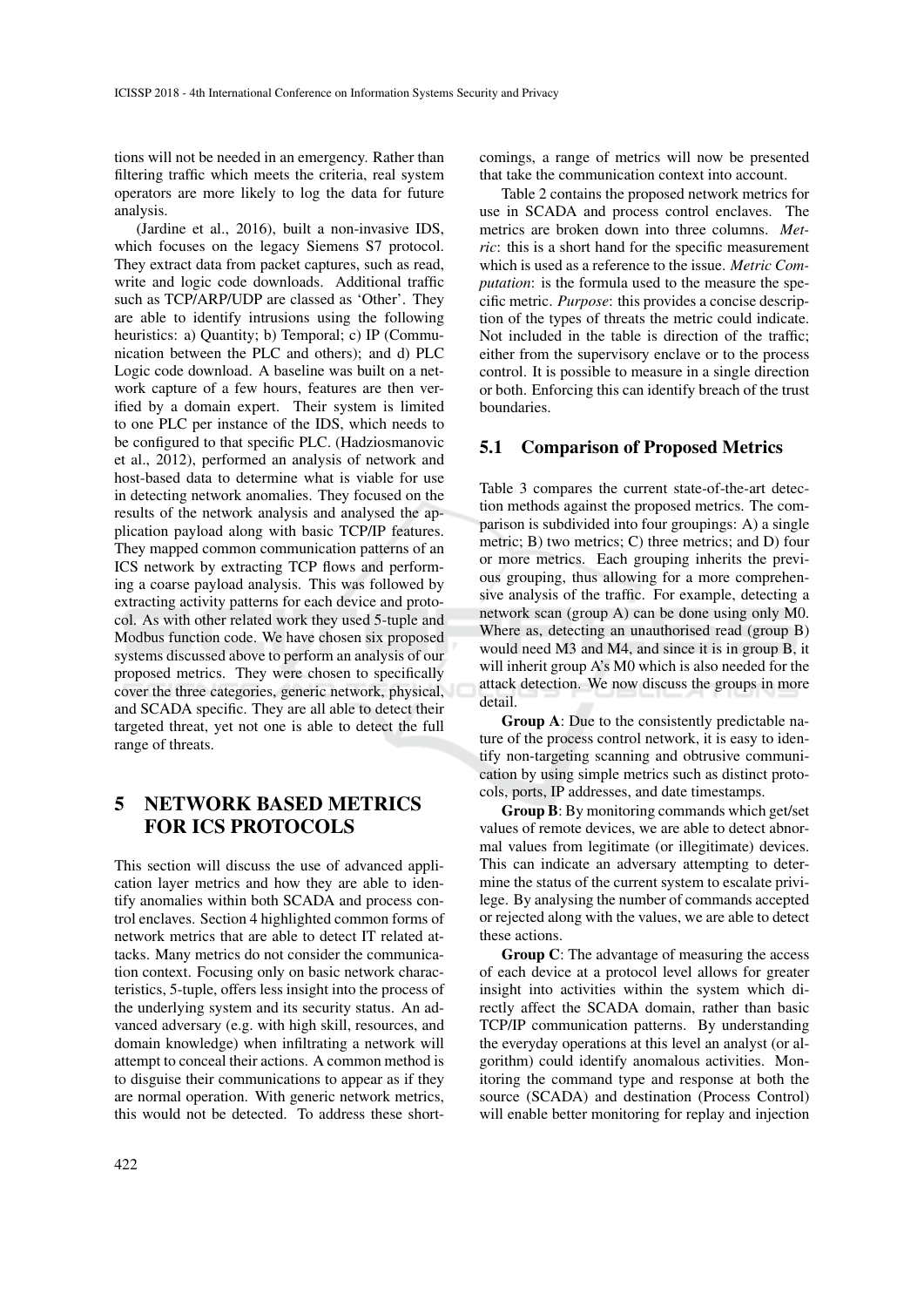| Using Application Layer Metrics to Detect Advanced SCADA Attacks |  |  |  |  |  |
|------------------------------------------------------------------|--|--|--|--|--|
|------------------------------------------------------------------|--|--|--|--|--|

| raoie 2. 1 roposed application layer metrics. |                                                                                             |                                                                                                                                                |  |  |  |  |  |
|-----------------------------------------------|---------------------------------------------------------------------------------------------|------------------------------------------------------------------------------------------------------------------------------------------------|--|--|--|--|--|
| Metric                                        | Metric<br>Computation                                                                       | <b>Purpose</b>                                                                                                                                 |  |  |  |  |  |
| M0: Generic<br>Protocol                       | Count the number of<br>distinct protocols                                                   | Detect any non-SCADA<br>specific communication,<br>this could be a result of<br>network probing.                                               |  |  |  |  |  |
| M1: Firmware<br>update                        | Count the number of<br>update firmware<br>commands                                          | Detect any unexpected<br>alteration of the behaviour<br>of devices which might<br>produce unwanted and<br>unpredictable results.               |  |  |  |  |  |
| M2: Set value                                 | Count the number of<br>set or update value<br>commands                                      | Detect any unexpected<br>alteration of the behaviour<br>of devices which might<br>produce unwanted and<br>unpredictable results.               |  |  |  |  |  |
| M3: Get value                                 | Count the number of<br>get value commands                                                   | Detect an increase in<br>monitoring commands<br>which could result in a<br>denial of service of the<br>device.                                 |  |  |  |  |  |
| M4: Accepted<br>Command                       | Count the number of<br>accepted commands                                                    | Detect an increase in<br>accepted commands which<br>could identify unexpected<br>behaviour within the<br>network.                              |  |  |  |  |  |
| M5: Rejected<br>Command                       | Count the number of<br>rejected commands                                                    | Detect an increase in<br>rejected commands which<br>could identify unexpected<br>behaviour within the<br>network.                              |  |  |  |  |  |
| M6: Command<br>Type                           | Count the number of<br>distinct command<br>types                                            | Detect any unexpected<br>commands which could<br>alter the behaviour of<br>devices, or indicate<br>unauthorised access on the<br>network.      |  |  |  |  |  |
| M7: Response<br>Type                          | Count the number of<br>distinct response<br>types                                           | Detect any unexpected<br>responses which could<br>indicate strange devices<br>behaviour, or indicate<br>unauthorised access on the<br>network. |  |  |  |  |  |
| M8: Device<br>Address                         | Count the number of<br>distinct common<br>address (Link<br>Address)                         | Detect any unexpected<br>devices on the network and<br>identify most<br>communicating devices<br>which could indicate<br>misconfigurations.    |  |  |  |  |  |
| M9:<br>Application<br>Address                 | Count the number of<br>distinct information<br>object addresses<br>(Application<br>Address) | Detect any unexpected<br>application addresses on the<br>network which could<br>identify misconfiguration of<br>a device.                      |  |  |  |  |  |
| M10: Address                                  | Count the number of<br>distinct addresses<br>(Link and<br>Application)                      | Detect any unexpected<br>addresses on the network<br>which could identify<br>misconfiguration of a<br>device.                                  |  |  |  |  |  |
| M11: Cause of<br>transmission                 | Count the distinct<br>CoT                                                                   | Detect an unexpected CoT<br>which could indicate<br>abnormal behaviour within<br>the network.                                                  |  |  |  |  |  |
| M12: Avg.<br>Information<br>Objects           | Count the average<br>number of<br><b>Information Objects</b>                                | Detect a large amount of<br>data being transmitted<br>to/from a device. Which<br>could result in abnormal<br>behaviour within the              |  |  |  |  |  |

network.

| Table 2: Proposed application layer metrics. |  |
|----------------------------------------------|--|
|----------------------------------------------|--|

Table 3: Comparison of proposed metrics and SoA detection methods.

 $\widehat{6}$ 

| <b>Attack Stages</b>             | (Vasilomanolakis et al., 2016) | (Terai et al., 2017 | (Nivethan and Papa, 2016) | Gonzalez and Papa, 2007  | (Jardine et al., 2016) | (Luchs and Doerr, 2017 | <b>Proposed Metrics</b> | Grouping       |
|----------------------------------|--------------------------------|---------------------|---------------------------|--------------------------|------------------------|------------------------|-------------------------|----------------|
| Reconnaissance                   |                                |                     |                           |                          |                        |                        |                         |                |
| Network Scan                     |                                |                     |                           |                          |                        |                        | M <sub>0</sub>          | A              |
| Device/Protocol Scan             |                                |                     |                           |                          |                        |                        | M3,6,7                  | C              |
| <b>Report Server Information</b> |                                |                     |                           |                          |                        |                        | M3,6,7                  | $\overline{C}$ |
| Read Device Identification       |                                |                     |                           |                          |                        |                        | M7,12                   | В              |
|                                  |                                |                     |                           | <b>Interference</b>      |                        |                        |                         |                |
| Command Replay                   |                                |                     |                           |                          |                        |                        | M4,5,7                  | C              |
| Command Injection                |                                |                     |                           |                          |                        |                        | M4,5,7                  | Ċ              |
| <b>Unauthorised Write</b>        |                                |                     |                           |                          |                        |                        | M2,4                    | B              |
| <b>Unauthorised Read</b>         |                                |                     |                           |                          |                        |                        | M3,4                    | B              |
| <b>Remotely Clear Registers</b>  |                                |                     |                           |                          |                        |                        | M6,7                    | В              |
| Rouge Device                     |                                |                     |                           |                          |                        |                        | M8,9,10                 | C              |
| Firmware Tampering               |                                |                     |                           |                          |                        |                        | $M0$ , 1                | B              |
|                                  |                                |                     |                           | <b>Denial of Service</b> |                        |                        |                         |                |
| TCP/UDP Spam                     |                                |                     |                           |                          |                        |                        | M <sub>0</sub>          | A              |
| <b>Remote Restart</b>            |                                |                     |                           |                          |                        |                        | M <sub>4</sub> ,6,7     | C              |
| Force PLC into Listen            |                                |                     |                           |                          |                        |                        | M4,6,7,11               | D              |
| Mode                             |                                |                     |                           |                          |                        |                        |                         |                |
|                                  |                                |                     |                           | Covert                   |                        |                        |                         |                |
| Covert Comms.                    |                                |                     |                           |                          |                        |                        | M6,7,11,12              | D              |
| <b>Stealthy Deception Attack</b> |                                |                     |                           |                          |                        |                        | M2,3,4,6,7              | D              |
| Malicious Firmware               |                                |                     |                           |                          |                        |                        | M0, 1, 5, 6,            | D              |
|                                  |                                |                     |                           |                          |                        |                        | 7,9,10,11               | D              |
|                                  |                                |                     |                           |                          |                        |                        |                         |                |
|                                  |                                |                     |                           |                          |                        |                        |                         |                |

#### attempts.

Group D: These metrics are dependent on the protocol used. Because of this, we are able to measure the cause of a transmission (whether the packet is routine, manual, or as a reaction to an event). This can provide an indication of the desired effect an attacker is attempting to achieve, e.g. an intruder performing a DoS by initiating packets designed to cause the remote device to operate in diagnostic or other nonstandard modes.

In the case of the stealthy deception attack (Kleinmann et al., 2017), it would be a matter of placing measuring sensors at multiple points across the network. Using a combination of all the metrics, it is possible to highlight this attack. Covert command channel proposed by (Lemay et al., 2016) would be detected by monitoring the values within the command's request and response (M6-7), along with the number information objects and cause of transmissions (M11- 12). Malicious firmware where a self-propagating worm was developed to run within the CPU of the PLC such as (Spenneberg et al., 2016), would be detected by monitoring the device addresses (M9-10), firmware upload requests (M1) and command types used (M4-7). Unavoidable variations in these metrics caused by this attack will allow this attack pattern to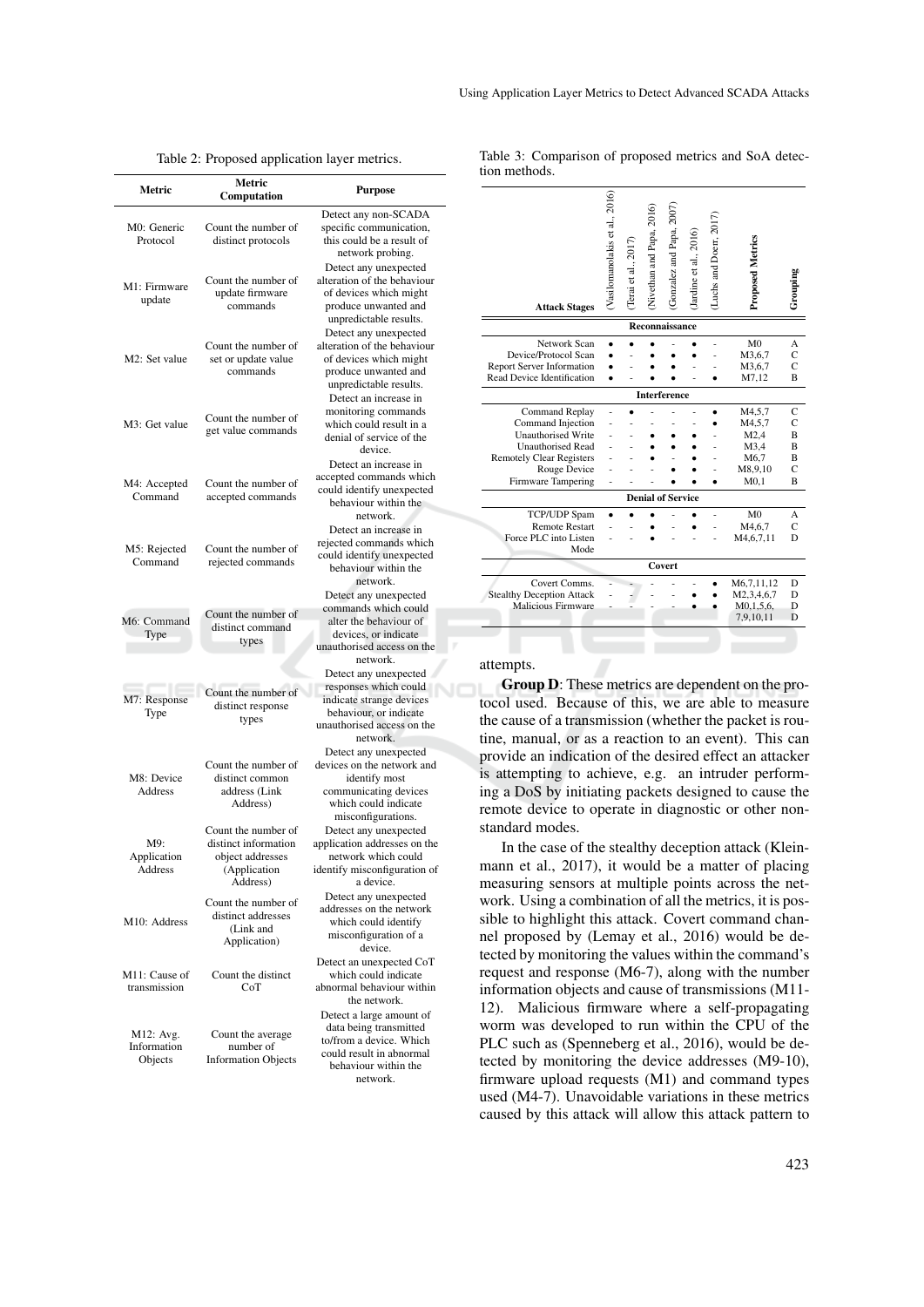be discerned from the normal operations of the system.

# 6 CONCLUSION

This paper highlights the threat actors that exist and their capabilities in regards to an ICS network. This is important when choosing what defences to deploy. This work has expanded on (Gonzalez and Papa, 2007), and proposes novel metrics which are able to detect a wider range of threats. This work also addresses a gap in the existing state-of-the-art and commercial systems. In particular, (Terai et al., 2017; Zhang et al., 2015) and (Vasilomanolakis et al., 2016) are unable to detect adversaries which disguise their activities within the application layer. The proposed metrics can detect such intrusions. The metrics were developed with the intention of providing a classification system with deeper insight into a SCADA network. (Nivethan and Papa, 2016) and (Jardine et al., 2016), consider the application layer, but they are limited to a single host with limited visibility to the application. Without encoding knowledge of the system into a detection system it will require a user with domain knowledge to act on the results. As a next step we intend to apply the metrics to real world experiments to confirm their effectiveness. This can be validated by inputting the data into a SIEM and performing baseline comparison with known normal operations, as well as attack patterns. Finally, we plan to experiment with one class SVMs to discover malicious actions on the network. In conclusion, we show that by creating and analysing metrics at the application layer, it allows the detection of a multitude of realistic threat types, which provides more comprehensive detection capabilities compared to existing state-of-the-art methods. It allows for lightweight analysis which is suitable for multiple purposes, such as forensics, SIEM integration, features for enhanced machine learning approaches, and complying with legal requirements.

## ACKNOWLEDGEMENTS

This work was funded by EPSRC project ADAMA, reference EP/N022866/1.

### **REFERENCES**

Almalawi, A., Fahad, A., Tari, Z., Alamri, A., AlGhamdi, R., and Zomaya, A. Y. (2016). An Efficient DataDriven Clustering Technique to Detect Attacks in SCADA Systems. *IEEE Transactions on Information Forensics and Security*.

- Gonzalez, J. and Papa, M. (2007). Passive scanning in Modbus networks. *Critical Infrastructure Protection*.
- Hadziosmanovic, D., Bolzoni, D., Etalle, S., and Hartel, P. H. (2012). Challenges and opportunities in securing industrial control systems. In *Proceedings of the IEEE Workshop on Complexity in Engineering*. IEEE.
- Jardine, W., Frey, S., Green, B., and Rashid, A. (2016). SENAMI: Selective Non-Invasive Active Monitoring for ICS Intrusion Detection. In *Proceedings of the 2Nd ACM Workshop on Cyber-Physical Systems Security and Privacy*.
- Kleinmann, A., Amichay, O., Wool, A., Tenenbaum, D., Bar, O., and Lev, L. (2017). Stealthy Deception Attacks Against SCADA Systems. In *arXiv CS.CR*.
- Lemaire, L., Vossaert, J., Jansen, J., and Naessens, V. (2017). A logic-based framework for the security analysis of Industrial Control Systems. *Automatic Control and Computer Sciences*.
- Lemay, A., Fernandez, J. M., and Knight, S. (2016). A Modbus command and control channel. In *IEEE Systems Conference*.
- Luchs, M. and Doerr, C. (2017). Last Line of Defense: A Novel IDS Approach Against Advanced Threats in Industrial Control Systems. In *International Conference on Detection of Intrusions and Malware & Vulnerability Assessment*.
- Nivethan, J. and Papa, M. (2016). On the Use of Opensource Firewalls in ICS/SCADA Systems. *Inf. Sec. J.: A Global Perspective*.
- Payne, S. C. (2006). A guide to security metrics. *SANS institute*.
- Pendleton, M., Garcia-Lebron, R., Cho, J.-H., and Xu, S. (2016). A Survey on Systems Security Metrics. *ACM Computing Surveys*.
- Rathbun, D. and Homsher, L. (2009). Gathering security metrics and reaping the rewards. *SANS Institute, Oct*.
- Robinson, M. (2013). The SCADA Threat Landscape. In *ICS-CSR*.
- Rudman, L. and Irwin, B. (2016). Dridex: Analysis of the traffic and automatic generation of IOCs. In *Information Security for South Africa*.
- Shostack, A. (2014). *Threat modeling: designing for security*. Wiley.
- Spenneberg, R., Brggemann, M., and Schwartke, H. (2016). Plc-blaster: A worm living solely in the plc. *Black Hat Asia, Marina Bay Sands, Singapore*.
- Stouffer, K., Pillitteri, V., Lightman, S., Abrams, M., and Hahn, A. (2015). Guide to Industrial Control Systems (ICS) Security. Technical Report NIST SP 800-82r2, National Institute of Standards and Technology.
- Terai, A., Abe, S., Kojima, S., Takano, Y., and Koshijima, I. (2017). Cyber-Attack Detection for Industrial Control System Monitoring with Support Vector Machine Based on Communication Profile. *IEEE European Symposium on Security and Privacy Workshops*.
- Urbina, D., Cardenas, A., Tippenhauer, N. O., Valente, J., Faisal, M., Ruths, J., Candell, R., and Sandberg, H.